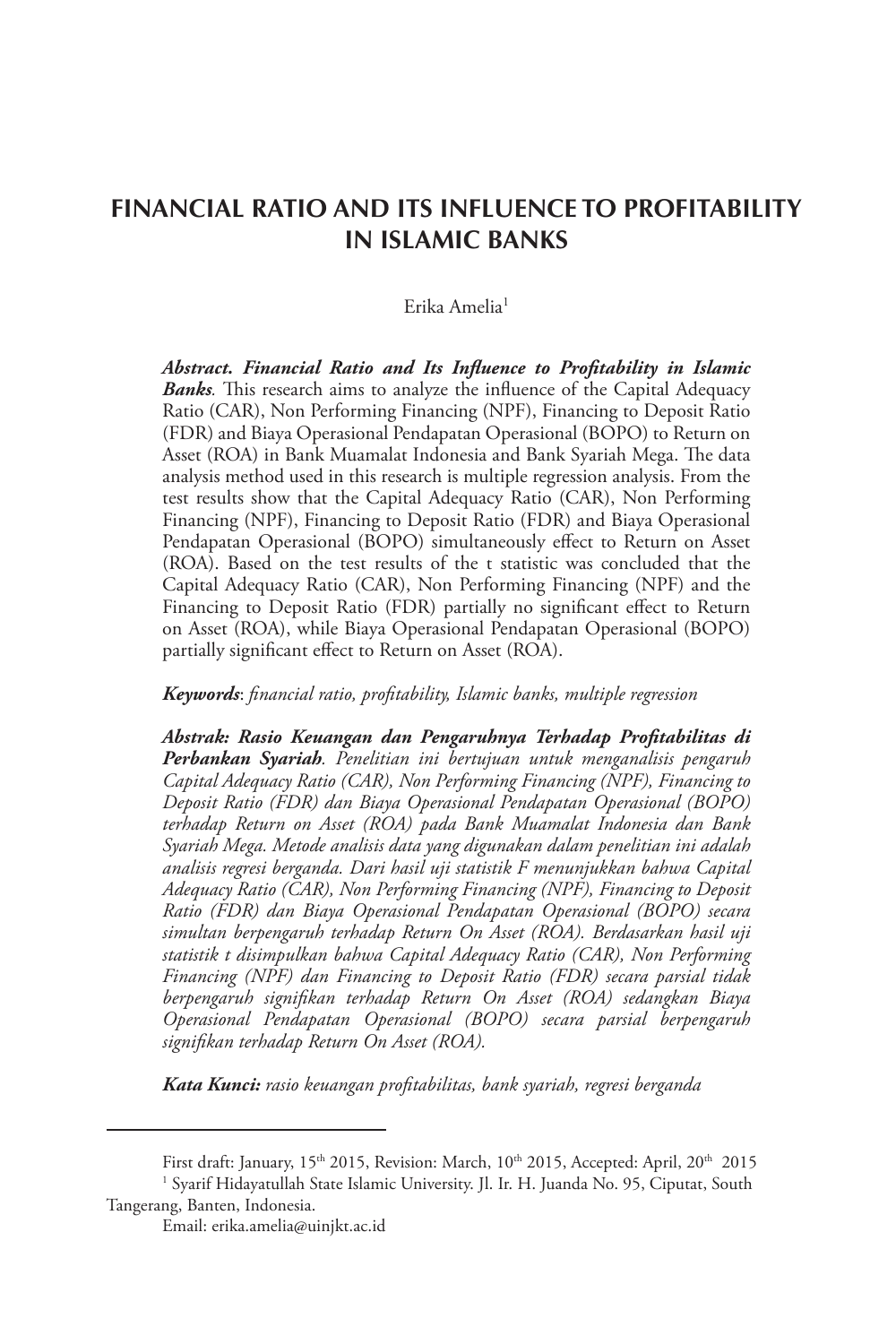#### **Introduction**

Crises that have occurred in the Indonesian banking industry has been aware of all parties that the conventional banking system is not the only system that is reliable, but there is another banking system better is Islamic banking. In the banking activities, the implementation of Islamic teachings are realized by the implementation of sharia banking activity that is consistent with Islamic thought on economic activity. Along with the increasing economic growth, Islamic finance has also increased (Santoso and Sigit Triandaru , 2006)

In order to maintain public confidence, the banks must maintain financial performance. The bank's financial performance can be assessed by several indicators. One of the main indicators used as the basis of assessment is the bank 's financial statements. Based on the financial statements will be calculated a number of financial ratios commonly used as the basis of assessment of the bank (Riyadi , 2006). Recognizing the importance of health of a bank for the establishment of confidence in the banking world as well as to implement the precautionary principle (prudential banking) in the banking sector, Bank Indonesia felt the need to apply the rules on the health of banks. With the bank 's health regulations, banks are expected to always be in good health, so it will not harm associated with the banking community (Santoso and Sigit Triandaru , 2006)

To know the financial condition of a bank, it can be seen that the financial statements are presented by a bank periodically. This report is very useful, especially for owners, management, government, and society as a bank customer, in order to determine the condition of the bank (Kasmir,2012). Bank rating include an assessment of the factors which consists of: Capital; Asset Quality; Management; Earnings; Liquidity; Sensitivity to Market Risk.

In this study, aspects of capital assessed through the Capital Adequacy Ratio (CAR), asset quality aspects assessed through Non Performing Financing (NPF), the aspect of profitability assessed by return on assets (ROA) and Operating Expenses to Operating Income (ROA), while the liquidity aspect assessed through Financing to Deposit Ratio (FDR).

Some research show different results, the not the consistency of the results of research has been done before, and then the researcher are interested in similar research regarding, " The Effect of Capital Adequacy Ratio ( CAR ) , Non Performing Financing ( NPF ) , Financing to Deposit Ratio ( FDR ) and Operating Expenses Operating Income ( OEOI ) to return on Assets ( ROA ) in Bank Muamalat Indonesia and Bank Syariah Mega registered in Bank Indonesia period 2005-2012"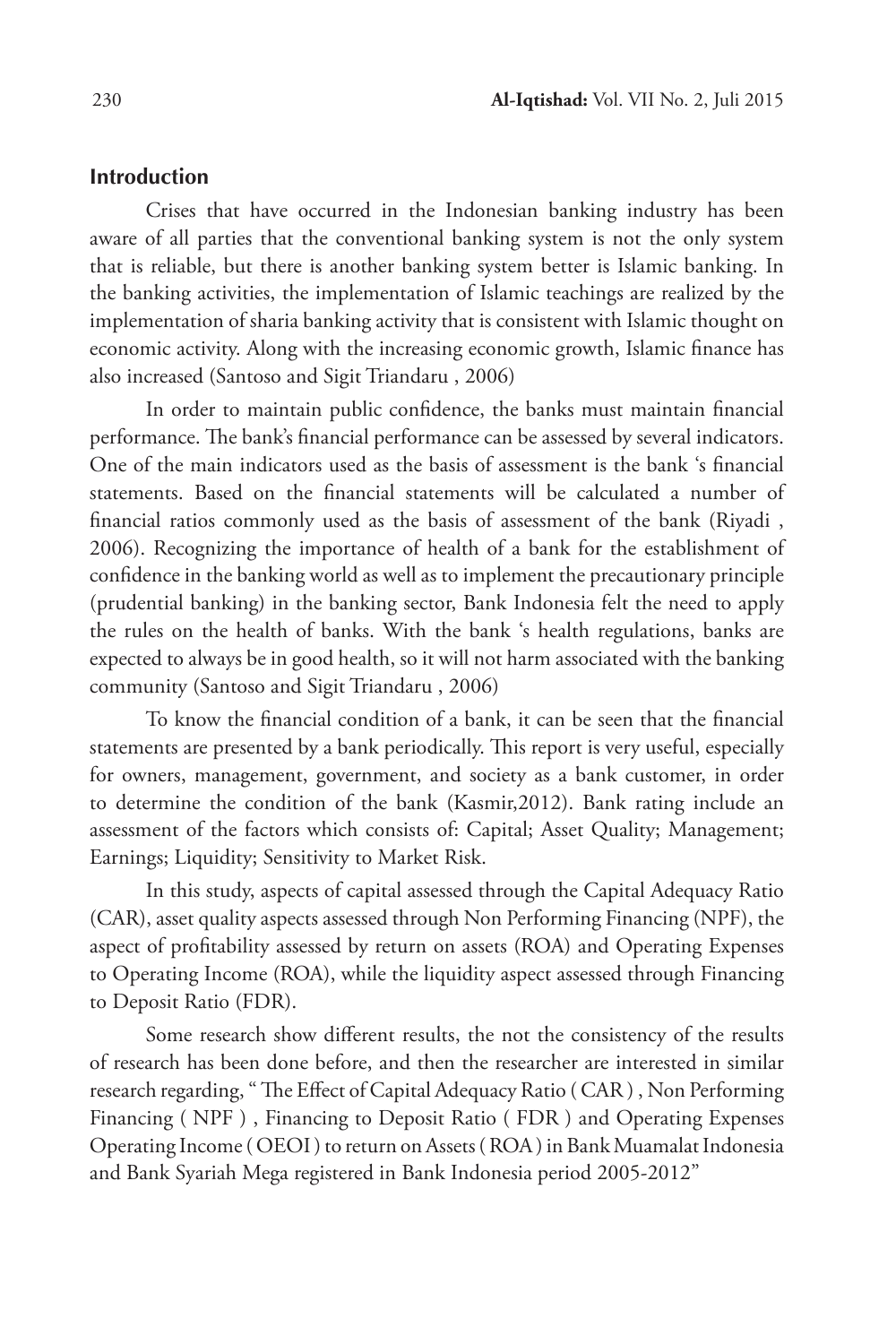# **Literature Review**

The bank's financial statements show the financial condition of the bank as a whole. From this report will be read how the actual condition of the bank, including the weaknesses and strengths (Kasmir, 2012). The purpose of making the bank's financial statements with the principles of Islamic Sharia is (Rifqi Muhammad, 2008): *first,* improving obedience to the principles of Islamic transactions in all transactions and business activities; *Second,* information sharia compliance by the entity on Islamic principles, as well as information assets, liabilities, and expenses opinion incompatible with Islamic principles if there is and how the acquisition and use; *Third,* information to help evaluate fulfillment of responsibilities sharia entity to trust in securing funds and invest in a decent profit levels; *Fourth,* information about the level of investment profits earned investors and owners of temporary syirkah funds and information regarding the fulfillment of the obligation (obligation) social function sharia entities, including the management and distribution of zakat, infaq, shodaqoh and wakaf.

The health of banks is the result of qualitative assessments of various aspects affecting the condition or performance of a bank through the assessment of financial, asset quality, management, earnings, liquidity and sensitivity to the market risk (Santoso and Sigit Triandaru, 2006). The rules about the health of Islamic banks have been set by Bank Indonesia Regulation (PBI) No. 9/1 / PBI / 2007 concerning the Rating System for General Banks Based on Sharia Principles (in http://www.bi.go. id, downloaded on September 6, 2013) subject and according to Bank Indonesia Circular Letter No. 9/24 / DPbS October 30, 2007 regarding the rating system for commercial banks based on Islamic principles (in http://www.bi.go.id, downloaded on 8 September 2013).

The bank rating of health banks include an assessment of the following factors: *First,* an assessment of the capital factor includes assessment of the following components: adequacy, projected (future trend) capital and the ability of capital to cover risks; and; The ability to meet the need for additional capital from earnings, capital plan to support business growth, access to sources of capital and financial performance of shareholders.

*Second,* an assessment of the asset quality factor includes assessment of the following components: The quality of productive assets, the development of the quality of earning assets, concentrations of risk exposure, and risk exposure core customers; The adequacy of policies and procedures, review systems (review) internal, system of documentation and handling performance earning assets.

*Third,* an assessment of the management factors include assessment of the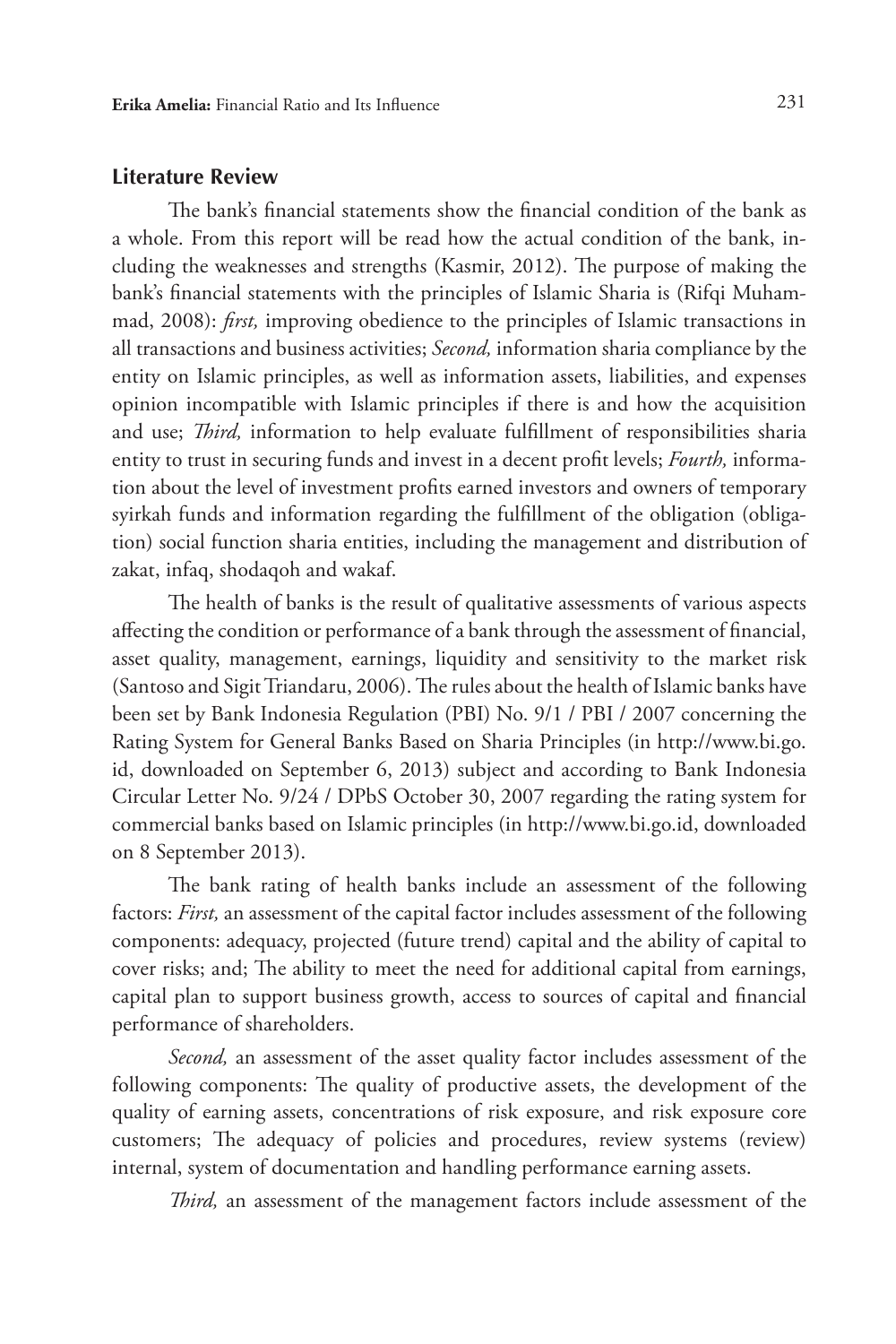following components: The quality of general management, application of risk management, primarily on the understanding management on the risk of Bank or UUS; Obedience of Bank or UUS on applicable provisions, a commitment to Bank Indonesia or other parties, and adherence to Islamic principles, including educating the public execution of a social function.

*Fourth,* an assessment of the earnings factor includes assessment of the following components: Ability to produce profits, earnings capacity to support the expansion and risk cover, as well as the level of efficiency; Diversification of revenue, including the ability of banks to earn fee-based income, and diversification of investment of funds, and also application of accounting principles in the recognition of income and expenses

*Fifth,* an assessment of the liquidity factors include assessment of the following components: the ability to fulfill short-term obligations, the potential maturity mismatch, and the concentration of funding sources; the adequacy of liquidity management policies, access to funding sources, and funding stability.

*Sixth,* assessment of sensitivity to market risk factors include assessment of the following components: the ability of the Bank or Sharia capital covering potential losses as a result of fluctuations (adverse movement) exchange rates; the adequacy of the implementation of market risk management. Return on Assets (ROA) is used to measure the bank's management in the gain (profit) as a whole. The greater Return On Asset (ROA) of a bank, the higher the level of the bank's profits achieved and the better the bank's position in terms of the use of the asset (Dendawijaya, 2009).

| Table. 1                                           |                             |             |  |  |
|----------------------------------------------------|-----------------------------|-------------|--|--|
| Criteria of Return On Asset (ROA) Level Assessment |                             |             |  |  |
| Level                                              | Criteria                    | Information |  |  |
| Level 1                                            | ROA > 1,5%                  | Very high   |  |  |
| Level 2                                            | $1,25\% <$ ROA $\leq 1,5\%$ | High        |  |  |
| Level 3                                            | $0,5\% <$ ROA $\leq 1,25\%$ | High Enough |  |  |
| Level 4                                            | $0\% <$ ROA $\leq 0.5\%$    | Low         |  |  |
| Level 5                                            | $ROA \leq 0\%$              | Very low    |  |  |

Source: Bank Indonesia Circular Letter No. 9/24 / DPbS 2007

Capital Adequacy Ratio (CAR) is called with the capital adequacy ratio, which means that the amount of equity capital required to cover the risk of financial loss that may arise from cultivation of assets are risky. The greater this ratio, the bank's profit will also increase. In other words, the smaller the risk of a bank, the greater profits of a bank (Kuncoro and Suhardjono, 2011).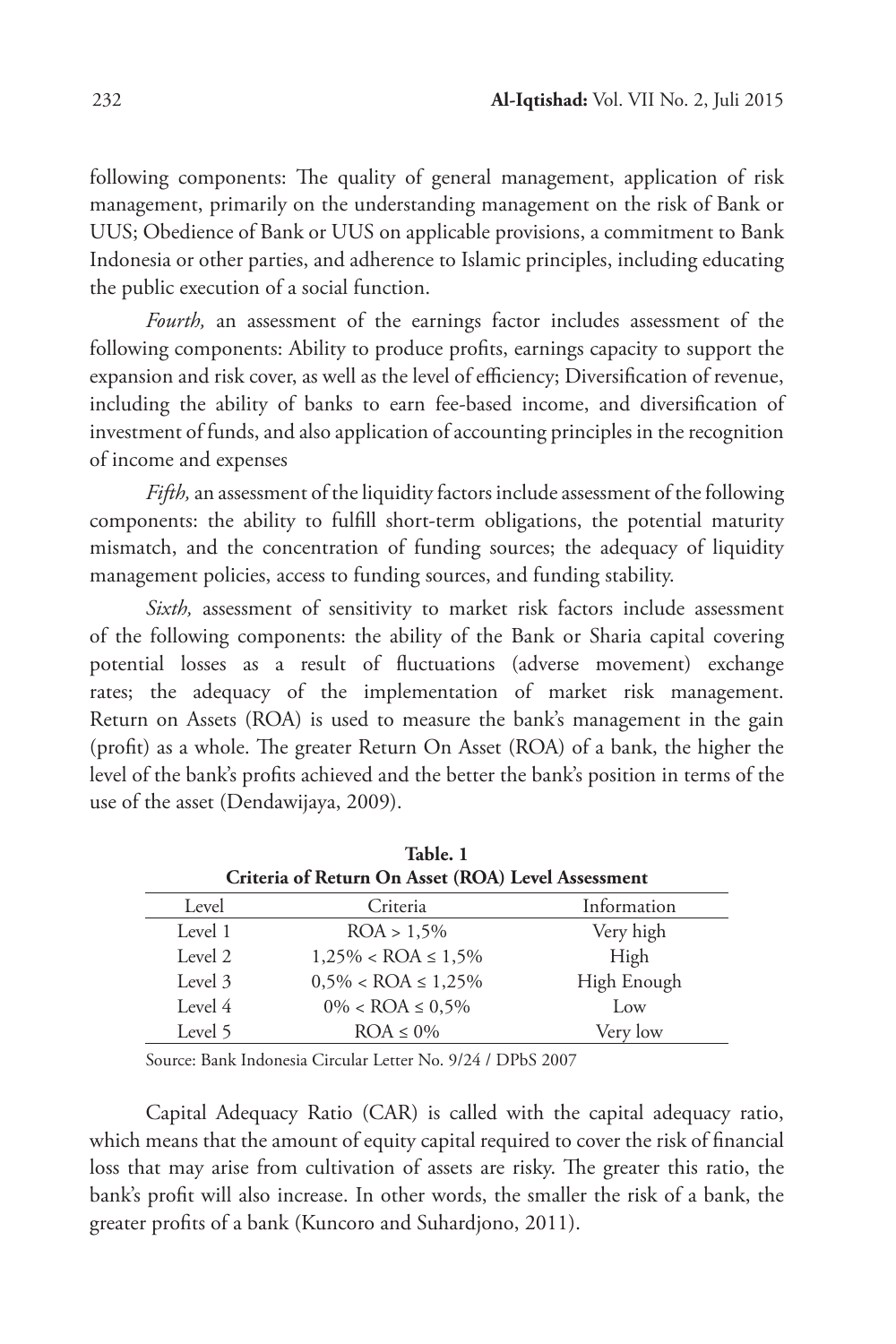| Criteria of Capital Adequacy Ratio (CAR) Level Assessment |                        |                                     |  |  |  |
|-----------------------------------------------------------|------------------------|-------------------------------------|--|--|--|
| Level                                                     | Criteria               | Information                         |  |  |  |
| Level 1                                                   | $KPMM \geq 12\%$       | Significantly higher than certainty |  |  |  |
| Level 2                                                   | $9\% \leq KPMM < 12\%$ | higher than certainty               |  |  |  |
| Level 3                                                   | $8\% \leq KPMM < 9\%$  | Less higher than certainty          |  |  |  |
| Level 4                                                   | $6\% < KPMM < 8\%$     | Lower than certainty                |  |  |  |
| Level 5                                                   | $KPMM \leq 6\%$        | Less lower than certainty           |  |  |  |
|                                                           |                        |                                     |  |  |  |

**Table. 2**

Source: Bank Indonesia Circular Letter No. 9/24 / DPbS 2007

Non-Performing Financing (NPF) is used to measure the level of financing problems faced by Islamic banks. The higher this ratio, indicating the quality of Islamic bank financing is getting worse (Mohammed, 2005).

| Table. 3                                                    |                              |             |  |  |
|-------------------------------------------------------------|------------------------------|-------------|--|--|
| Criteria of Non Performing Financing (NPF) Level Assessment |                              |             |  |  |
| Level                                                       | Criteria                     | Information |  |  |
| Level 1                                                     | $NPF < 2\%$                  | Very good   |  |  |
| Level 2                                                     | $2\% \leq \text{NPF} < 5\%$  | Good        |  |  |
| Level 3                                                     | $5\% \leq \text{NPF} < 8\%$  | Good Enough |  |  |
| Level 4                                                     | $8\% \leq \text{NPF} < 12\%$ | Less good   |  |  |
| Level 5                                                     | $NPF \geq 12\%$              | Not good    |  |  |

Source: Bank Indonesia Circular Letter No. 9/24 / DPbS 2007.

Financing to Deposit Ratio (FDR) is how much third party funds be released for financing Islamic banks (Mohammed, 2005). Loan to Deposit Ratio (LDR) is how far the bank's ability to repay the withdrawal of funds by depositors by controlling loans as a source of liquidity. The higher this ratio, gives indication of the lack of bank liquidity. This is because the amount of funds required to finance the credit is grow (Dendawijaya, 2009). The amount of LDR follows the development of Indonesia's economic condition. Based on Bank Indonesia Regulation (PBI) No. 15/7 / PBI / 2013 on Statutory Reserves of Commercial Banks in Bank Indonesia in Rupiah and Foreign Exchange, that the bank is considered healthy if the amount of the Loan to Deposit Ratio (LDR) to the lower limit of the loan to deposit ratio (LDR) target is 78% and the upper limit of the Loan to Deposit Ratio (LDR) target is 92% from the date of December 2, 2013.

*Biaya Operasional Pendapatan Operasional (BOPO)* is used to measure the efficiency of the bank's ability to conduct its operations. The higher this ratio, the greater the bank's inefficient operating costs (Dendawijaya, 2009).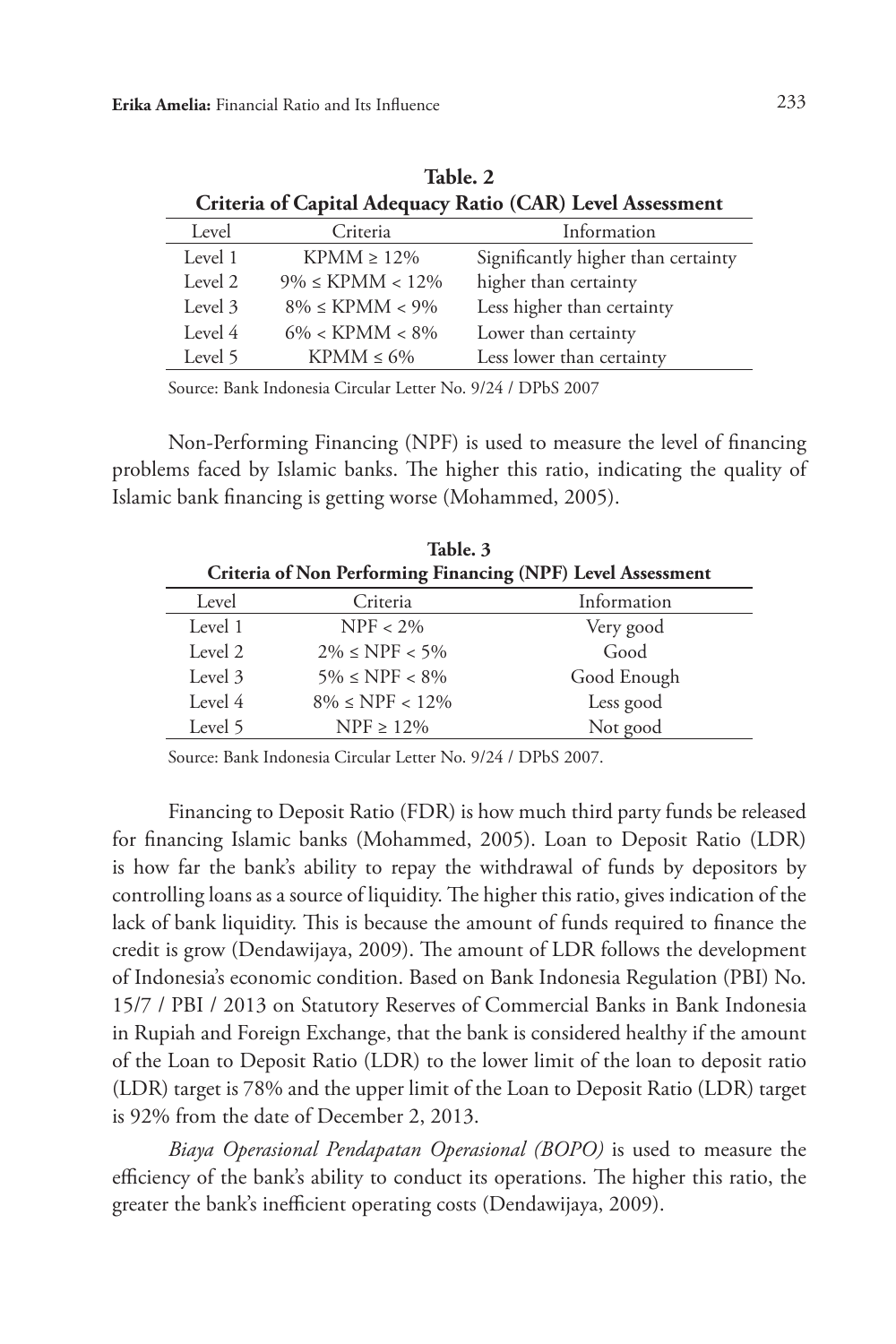| - 1<br>۰, |  |
|-----------|--|
|           |  |

| <b>Level Assessment</b> |                               |             |  |  |
|-------------------------|-------------------------------|-------------|--|--|
| Level                   | Criteria                      | Information |  |  |
| Level 1                 | $REO \leq 83\%$               | Very high   |  |  |
| Level 2                 | $83\% < \text{REO} \le 85\%$  | High        |  |  |
| Level 3                 | $85\% < \text{REO} \leq 87\%$ | Less high   |  |  |
| Level 4                 | $87\% < \text{REO} \le 89\%$  | Low         |  |  |
| Level 5                 | $REO > 89\%$                  | Les low     |  |  |

**Table. 4 Criteria of** *Biaya Operasional Pendapatan Operasional (BOPO)*

Source: Bank Indonesia Circular Letter No. 9/24 / DPbS 2007

In a study conducted by Adi Stiawan (2009) examined the effect of the Capital Adequacy Ratio ( CAR ) of the return on assets (ROA). Research results showed a significant influence of the Capital Adequacy Ratio (CAR) of the return on assets (ROA) . However, these studies contradict the research Asma' Rashidah Idris, Fadli Fizari Abu Hassan Asari, Noor Asilah Abdullah Taufik, Nor Jana Salim, Rajmi Mustaffa and Kamaruzaman Jusoff (2011) and Muh. Sabir M, Muhammad Ali, and Abd. Hamid Habbe (2012). The results showed that the Capital Adequacy Ratio (CAR) did not significantly affect the return on assets (ROA).

In a study conducted by Adi Stiawan (2009) and Vishnu Aluisius N. (2011) related to the effect of non-performing financing (NPF) on Return on Assets (ROA) shows the result that the non-performing financing (NPF) significantly affect the return on assets ( ROA ). Aulia Fuad Rahman and Rochmanika Rida (2011) in his research stating that Non Performing Financing (NPF) positive effect on return on assets (ROA). However, research conducted both at odds with research Muh Sabir, Muhammad Ali , and Abd Hamid Habbe (2012) which showed that the nonperforming financing (NPF) no significant effect on return on assets (ROA).

Adi Stiawan (2009) conducted a study on the effect of Financing to Deposit Ratio (FDR) of the return on assets (ROA). The result of research indicated that the Financing to Deposit Ratio (FDR) significantly affect the return on assets (ROA). In the study Muh Sabir, Muhammad Ali, and Abd Hamid Habbe (2012) showed that the Financing to Deposit Ratio (FDR) positive and significant impact on the return on assets (ROA). The study contradicts the Suryani study (2011) that the Financing to Deposit Ratio (FDR) no significant effect on return on assets (ROA).

Operating Costs Operating Income (BOPO) studied Adi Stiawan (2009) and Aluisius Wishnu N. (2011 ) showed that the Operating Costs Operating Income (BOPO) significantly affect the return on assets (ROA). The Research Muh Sabir, Muhammad Ali, and Abd Hamid Habbe (2012), shows that the Operating Costs Operating Income (BOPO) significant negative effect on return on assets (ROA).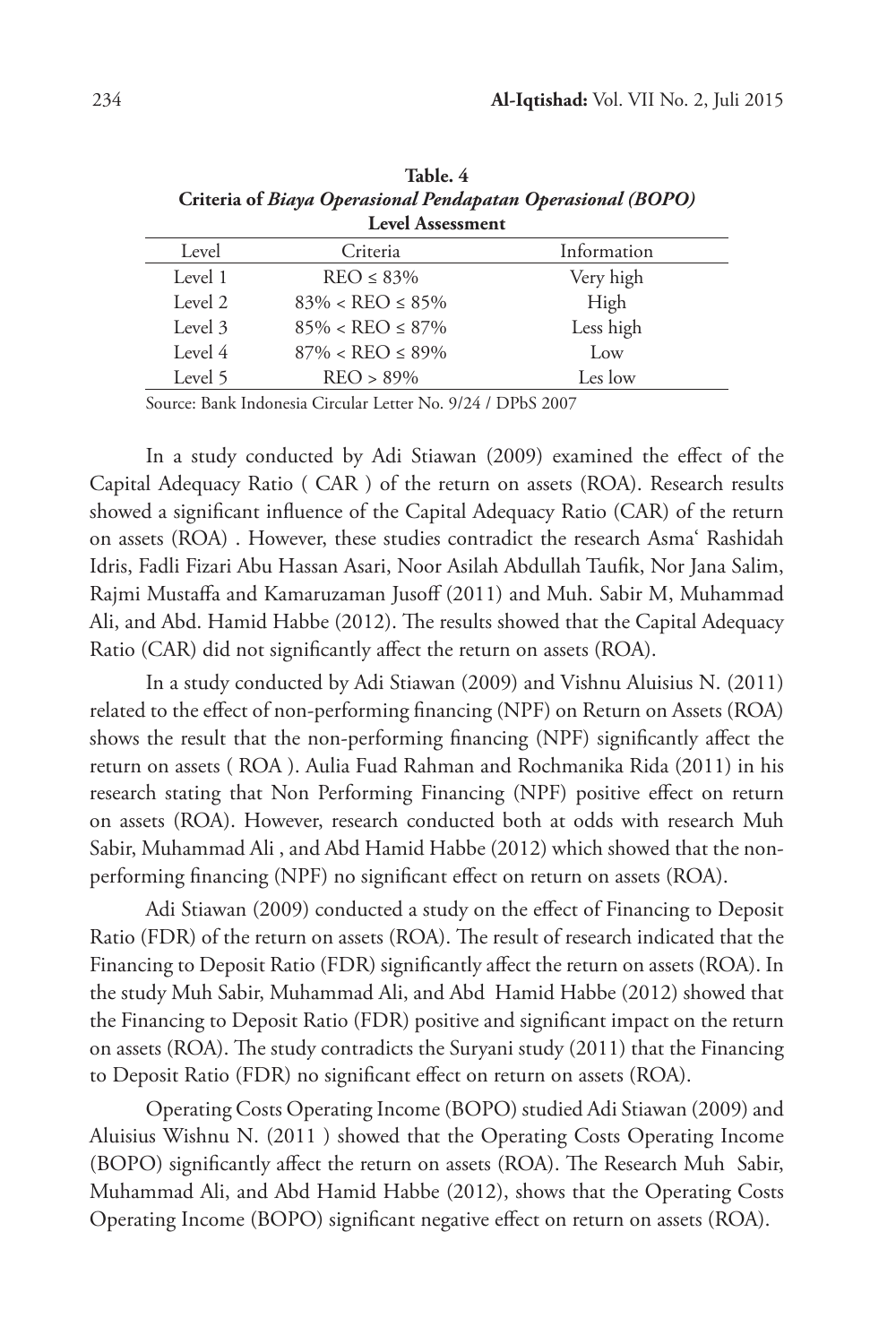#### **Methods**

The population in this research is Islamic Banks (IB). Sampling technique in this research is nonprobability Sampling is a sampling technique that does not give the opportunity / same opportunity for each element or member of the population to be elected as members of the sample (Sugiyono, 2011). Purposive Sampling Method is sampling technique with particular consideration (Sugiyono, 2011). Criteria for Islamic Banks are sampled Islamic Banks operating in the period 2005-2012 and Islamic Banks which presents data Quarterly Financial Report for the period 2005- 2012. Based on these criteria, the sample used in this study is Bank of Muamalat Indonesia and Bank of Mega Syariah.

The data used in this research is secondary data from the Quarterly Financial Report of Financial Ratios Table issued and published on the Web site by Bank Muamalat Indonesia and Bank Syariah Mega period 2005 to 2012. The data and information obtained through the official website of Bank Indonesia. Method of analysis used in this research is the method of Multiple Linear Regression Analysis.

# **Discussion**

Based on the result, it can be seen that the Return On Asset (ROA) has an average value of 2.39%. Thus, ROA of Islamic banks have to fulfill the standards of Bank Indonesia, which means Islamic banks successfully manage its financial performance in increasing revenue and reducing costs. The average value of the Capital Adequacy Ratio (CAR) is 13.07%. Thus statistically, CAR of Islamic banks are significantly higher than the provisions of Bank Indonesia, which means Islamic banks able to finance the operations of the bank to absorb losses on assets decline. Financing to Deposit Ratio (FDR) has an average of 84.48%. So FDR of Islamic banks have to fulfill the standards of Bank Indonesia, which means the distribution of funding is greater than the funds deposited, because the main function of the bank is as intermediation (intermediary) between the parties with the excess funds with underfunded. *Biaya Operasional Pendapatan Operasional (BOPO)* reached an average of 83.38%. So *BOPO* ratio of Islamic banks comes into the second rank  $(83\% \times \text{REO} \le 85\%)$ , which indicates that the efficiency of operational activities of Islamic banks are already good.

Based on the results of the amount of correlation between the independent variables, it appears that only the Operating Expenses Operating Income (BOPO) which has a quite high correlation with the variable Financing to Deposit Ratio (FDR) with a correlation of 58.7%. Therefore, this correlation is still below 95%, it can be said did not occur serious multicoloniarity. Multicoloniarity test results with see the value of tolerance and VIF. Results of tolerance calculation showed that were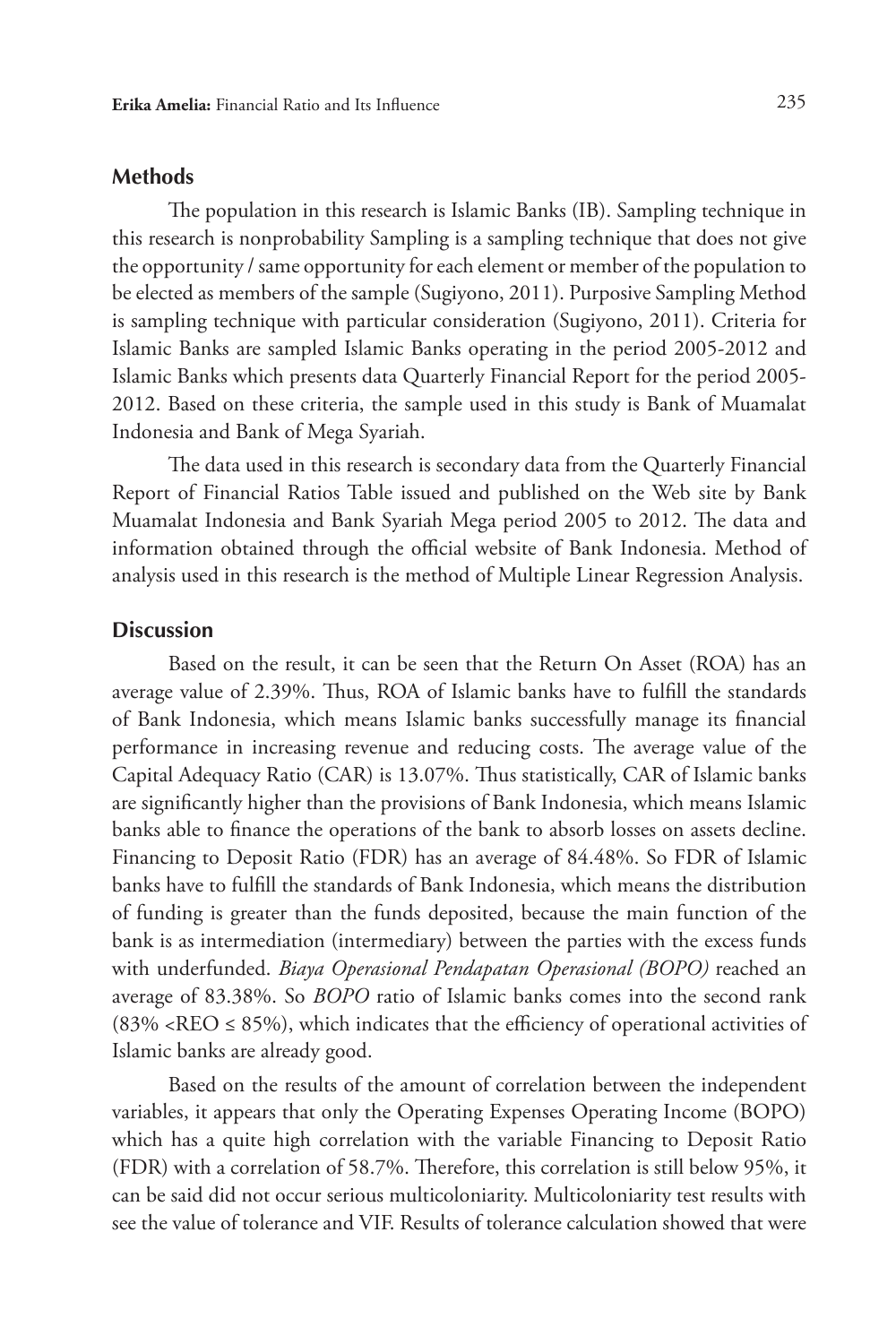no independent variables have a tolerance value of less than 0.10, which means there is no correlation between the independent variable whose value is more than 95%. The result of the calculation Variance Inflation Factor (VIF) also showed the same thing that no one independent variable that has a value of more than 10. So VIF can be concluded that there is no multicoloniarity in the regression model.

To determine the presence of autocorrelation in a regression model, then tested against the value of the Durbin-Watson (DW) test. The result show that the generate value Durbin-Watson (DW) 0,929. While in the table of Durbin-Watson (DW) the number of samples  $(n) = 64$  and the number of independent variables (k) = 4 and a significance level of 0.05 obtained values (dl) = 1.46 and  $(du) = 1.73$ . Therefore the calculation can be concluded that there is a positive autocorrelation. Because the regression model contained autocorrelation problem, it is necessary to measure improvement. Improvements are considered appropriate is to use a technique Generalized Least Square (GLS) that is a method to get rid of the first order autocorrelation (first order autocorrelation) in a regression equation estimation. Then the method used to estimate the value of p is the method Cochrane-Oreutt is a technique replicates of two stages: the first stage is to run a regression to the initial equation then predicted coefficient p by running regression equation based on the suspected residue containing autocorrelation. Then, the second stage is using an estimate of the autocorrelation coefficient, where p is used to estimate the Generalized Least Square equation by substituting estimation p. After performing OLS regression techniques, we then look for the first iteration p value estimate for estimating the generalized difference equation in the equation.

The test results of Durbin-Watson (DW) after repair autocorrelation as follows. In the previous regression equation, the value of the Durbin-Watson (DW) of 0,929 and consist a positive autocorrelation, while the regression equation after repair generate of Durbin-Watson value (DW) of 1.920 which means it did not happen autocorrelation.

From the result shows that dots dispersed and scattered above and below the number 0 on the Y axis, there is no specific pattern that is irregular or no clear pattern. Therefore, it can be concluded that there is no heteroscedasticity in this regression models.

Testing the normality of the data to statistical analysis performed using Kolmogorov-Smirnov (KS). In multivariate normality tests performed on residual value. The data indicated a normal distribution with significant value above 0.05 or 5% (Ghozali, 2011). The value of the Kolmogorov-Smirnov (KS) are 1.056 and 0.215 significance. It can be concluded that the distribution pattern of the residuals are normally distributed, so the regression model fulfill the normality test.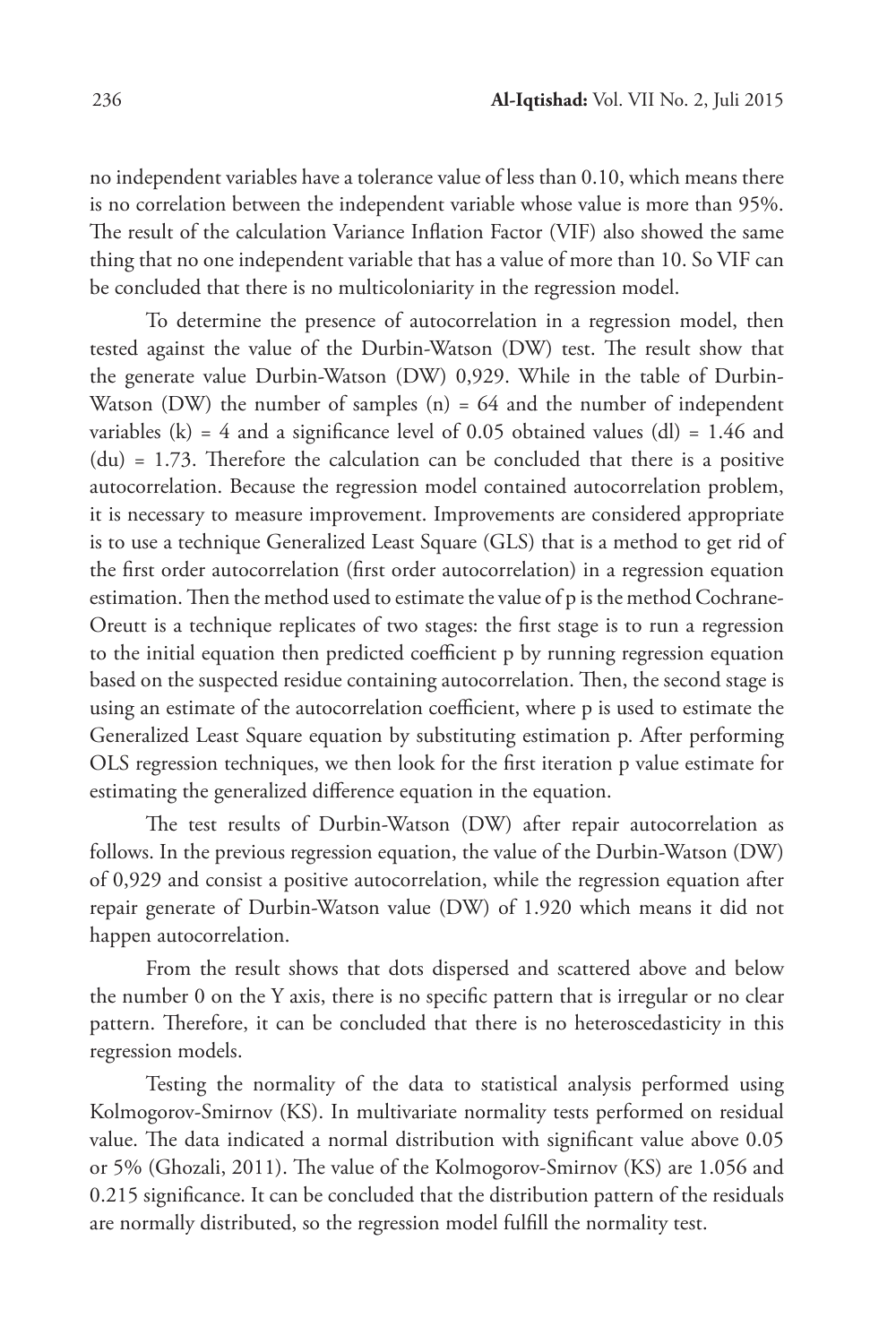The coefficient of determination (R2) was essentially measures how far the ability of the model to explain variations in the dependent variable (Ghozali, 2011). The coefficient of determination can be seen as follows. The amount of Adjusted R Square (R2) is 0.657. The results of this statistical the calculation shows the variation of the Capital Adequacy Ratio (CAR), Non Performing Financing (NPF), Financing to Deposit Ratio (FDR) and *Biaya Operasional Pendapatan Operasional* (BOPO) can explain the variation of 65.7% Return On Asset (ROA). While the remaining 34.3% is explained by other factors beyond the regression model are analyzed.

The statistical test F basically indicates whether all the independent variables included in the model have jointly influence on the dependent variable. Based on the results of SPSS output simultaneously the influence of independent variables on the dependent variable can be seen as follow. On the result of statistical test F, obtained calculated F value is 30.641 and 0.000 significance level. Because the level of significance less than 0.05 and the result F count is greater than the F table (30.641> 2.53), it can be concluded that the Capital Adequacy Ratio (CAR), Non Performing Financing (NPF), Financing to Deposit Ratio (FDR) and *Biaya Operasional Pendapatan Operasional (BOPO)* simultaneously significant effect on Return On Asset (ROA).

T statistical test indicates how far the influence of the independent variables individually in explaining variation dependent variable. The results of test calculations obtained partial t Variable Capital Adequacy Ratio (CAR) of -0.478 with a significance value of (0.634> 0.05). It can be concluded that the Capital Adequacy Ratio (CAR) partially negative but insignificant effect on the Return On Asset (ROA). This means that the higher the level of Capital Adequacy Ratio (CAR) of a bank did not a barometer of the success of the bank's management in obtaining high profits because capital owned banks have not used optimally in the distribution of funding which the CAR only serves as a backup capital which resulted in the bank's capital funds to settle unproductive or idle (idle funds).

The results of test calculations obtained partial t Variable Non-Performing Financing (NPF) of -0.189 with a significance value of (0.851> 0.05). It can be concluded that the Non-Performing Financing (NPF) partially negative but insignificant effect on the Return on Asset (ROA). The results of this research indicate the possibility of resulting value *Penyisihan Penghapusan Aktiva Produktif* (PPAP) can still cover the financing problems. Bank profits can still be increased by the high of Non Performing Financing (NPF), because banks are still able to obtain, not only a source of income from the finance portfolio, but also from other income sources also provide a relatively high influence on the rate of Return on Asset.

The results of test calculations obtained partial t Variable Financing to Deposit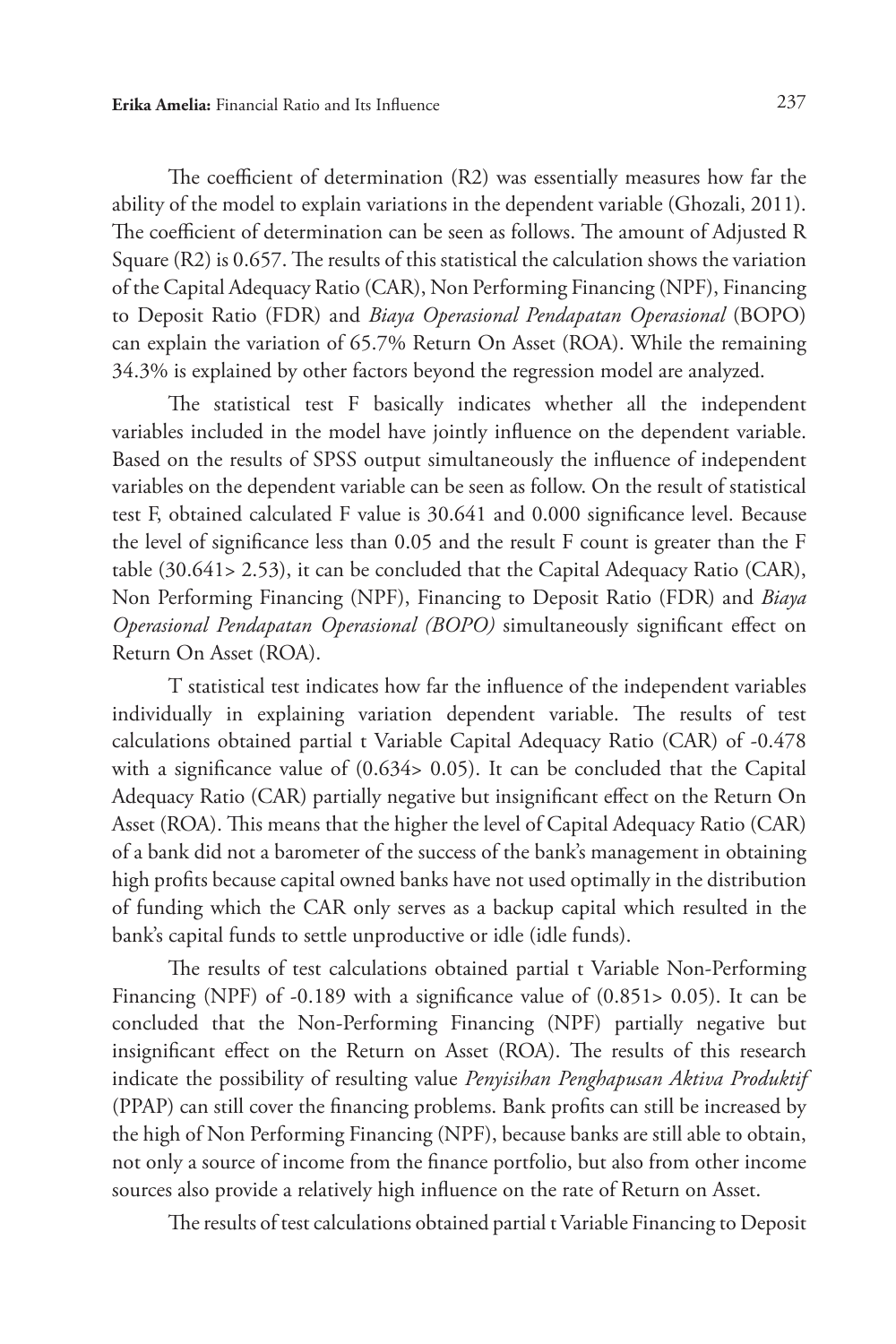Ratio (FDR) of -1.411 with a significance value of (0.164> 0.05). It can be concluded that the Financing to Deposit Ratio (FDR) partially negative but insignificant effect on the Return On Asset (ROA). The results of this research showed the higher this ratio, the greater the illiquid banks. The more illiquid bank greater the liquidity risk borne by the bank, so contained the risk of unavailability of liquid assets to fulfill obligations to customers. Trending negative liquidity risk due to the results of a given financing to be borne by the bank increase, so the Return On Asset (ROA) decreased. The level of bank's ability to withdraw funds from low customer and the bank did not have a reserve fund to restore customer funds savers.

The results of test calculations obtained partial t Variable Operating Expenses Operating Income (BOPO) of -10.207 with significance value of (0.000> 0.05). It can be concluded that the *Biaya Operasional Pendapatan Operasional* (BOPO) partially significant negative effect on Return On Asset (ROA). The results of this research indicate that if the operations are conducted efficiently generated revenue the bank will increase or more efficient performance of the operations of a bank, the profit earned by the bank will be even greater.

# **Conclusion**

Besides the explanation above it can be concluded that through the F statistic test results simultaneously from each of the dependent variables with independent showed that the Capital Adequacy Ratio (CAR), Non Performing Financing (NPF), Financing To Deposit Ratio (FDR) and *Biaya Operasional Pendapatan Operasional (BOPO)* significantly affected on Return On Asset (ROA). While the statistical t test results partially from each of the dependent variable showed that the Capital Adequacy Ratio (CAR) did not significantly influence the return on assets (ROA). The results are consistent with previous studies conducted by Asma 'Rashidah Idris et al (2011) and Muh. Sabir M et al (2012) that the variable Non Performing Financing (NPF) has no significant effect on Return on Assets (ROA). These results are also consistent with previous studies conducted by Muh. Sabir M et al (2012). As for the variable Financing To Deposit Ratio (FDR) did not significantly influence the Return On Assets (ROA). The result of this study is also in line with previous research conducted by Syriac (2011). And for variable Operating Costs Operating Income (ROA) significantly affects the return on assets (ROA). And the results are consistent with previous studies conducted by Adi Stiawan (2009) and Aluisius Vishnu, N. (2011)

Based on the conclusion above, we can suggest that: it is important to make an optimal asset management through financing or business expansion. So, there are no idle funds that could result settles unproductive asset. The application of the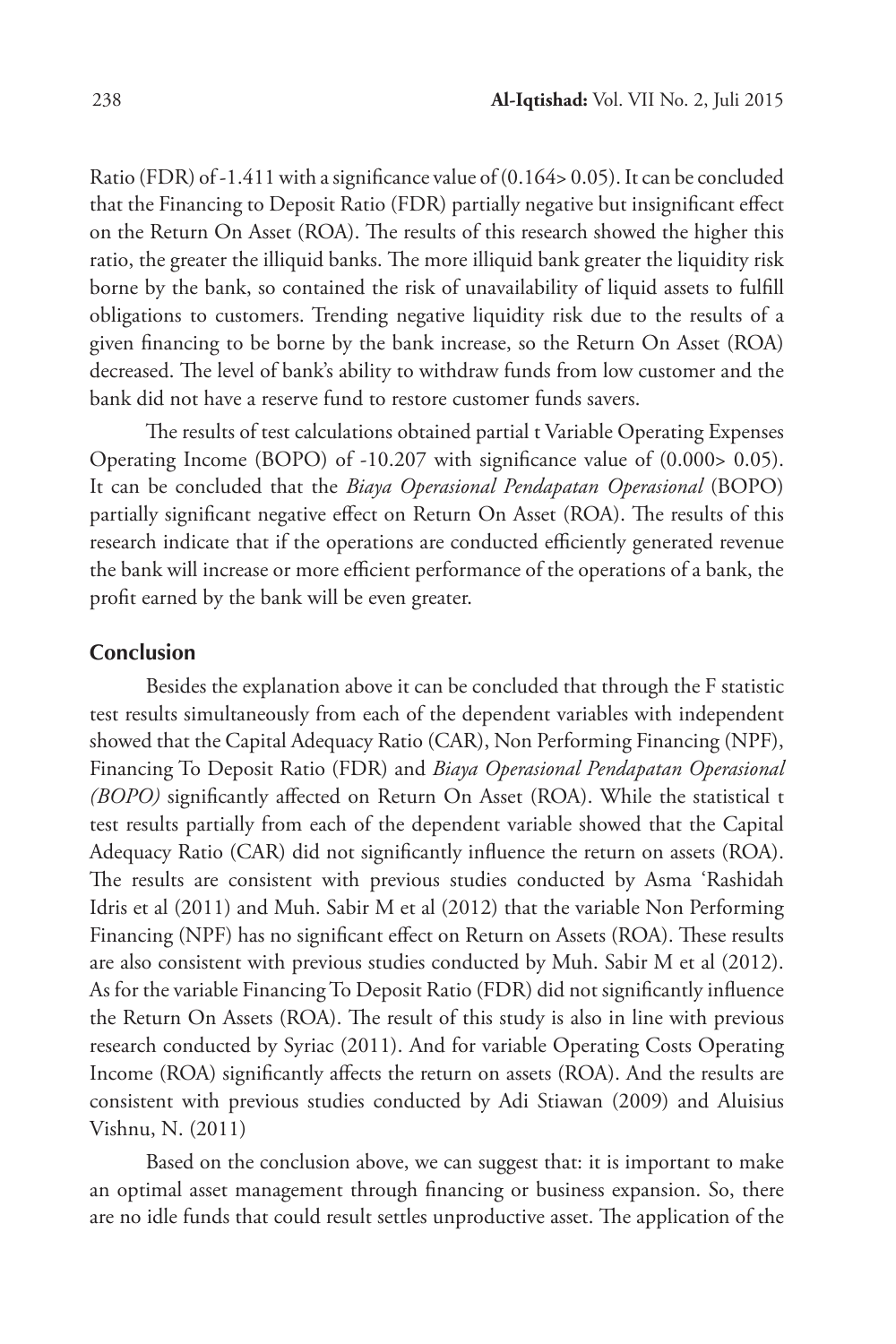precautionary principle in the management of the financing conducted to minimize the risk of financing so as to improve profitability and can manage funds raised from the public and then redistributed in the form of financing, allocation of funds held should be distributed in a variety of forms of investment that will be able to increase the income of the bank, either in the form of bonuses and profit-sharing, which means sharia banks profit will increase and control the income and expenses of special concern to always be at a level of efficiency that can generate maximum profit, so that the performance achieved will always increase.

# **References**

- Bank Indonesia. 2007. *Peraturan Bank Indonesia (PBI) No. 9/1/PBI/2007 tentang Sistem Penilaian Tingkat Kesehatan Bank Umum Berdasarkan Prinsip Syariah*  dalam http://www.bi.go.id, diunduh pada tanggal 6 September 2014
- Bank Indonesia. 2007. *Surat Edaran Bank Indonesia No.9/24/DPbS tahun 2007 perihal Sistem Penilaian Tingkat Kesehatan Bank Umum Berdasarkan Prinsip Syariah* dalam http://www.bi.go.id, diunduh pada tanggal 8 September 2014
- Bank Indonesia. 2012. *Peraturan Bank Indonesia (PBI) No. 14/14/PBI/2012 tentang Transparansi dan Publikasi Laporan Bank* dalam http://www.bi.go.id, diunduh pada tanggal 8 September 2014
- Bank Indonesia. 2013. *Peraturan Bank Indonesia (PBI) No. 15/7/PBI/2013 tentang Giro Wajib Minimum Bank Umum Pada Bank Indonesia Dalam Rupiah dan Valuta Asing* dalam http://www.bi.go.id, diunduh pada tanggal 30 Desember 2014.
- Dendawijaya, L. 2009, *Manajemen Perbankan*. Bogor: Ghalia Indonesia.
- Ghozali, I. 2011. *Aplikasi Analisis Multivariate dengan Program IBM SPSS 19*. Semarang: Badan Penerbit Universitas Diponegoro.
- Idris, A.R, et.al. 2011. *Determinant of Islamic Banking Institutions' Profitability in Malaysia.* World Applied Sciences Journal 12*,* pp 88-100.
- Kasmir. 2012. *Manajemen Perbankan*. Jakarta: Raja Grafindo Persada.
- Kuncoro, M. & Suhardjono. 2011. *Manajemen Perbankan: Teori dan Perbankan*. Yogyakarta: BPFE Yogyakarta.
- Muhammad. 2005. *Manajemen Bank Syariah*. Yogyakarta: Unit Penerbit dan Percetakan AMP YKPN.
- Muhammad, R. 2008. *Akuntansi Keuangan Syariah, Konsep dan Implementasi PSAK Syariah*. Yogyakarta: P3EI Press.
- Nugroho, A.W. 2011. *Analisis Pengaruh FDR, NPF, BOPO, KAP dan PLO terhadap ROA: Studi pada Bank Syariah di Indonesia periode tahun 2006-2010.* (Thesis